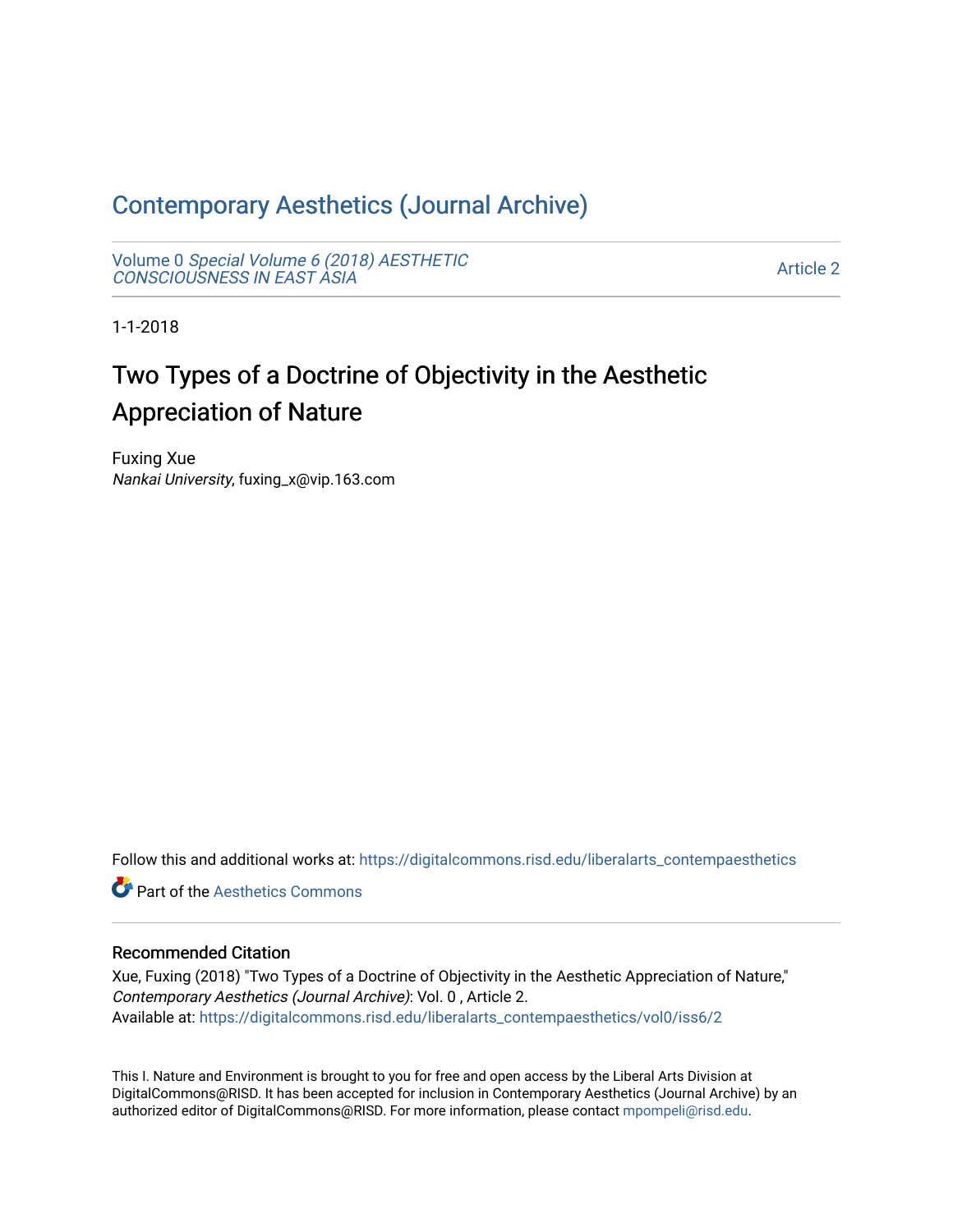# Contemporary

**[About CA](https://www.contempaesthetics.org/pages/about.html)**

**[Journal](https://www.contempaesthetics.org/newvolume/pages/journal.php)**

**[Contact CA](https://www.contempaesthetics.org/pages/contact.html)**

**[Links](https://www.contempaesthetics.org/pages/links.html)**

## **[Submissions](https://www.contempaesthetics.org/pages/guidelines.html)**

**Search Journal** Enter search terms

Search

[Editorial Board](https://www.contempaesthetics.org/pages/editorialboard.html)

[Permission to Reprint](https://www.contempaesthetics.org/pages/reprint.html)

**[Privacy](https://www.contempaesthetics.org/pages/privacy.html)** 

[Site Map](https://www.contempaesthetics.org/pages/sitemap.html)

**[Publisher](https://www.contempaesthetics.org/pages/publisher.html)** 

**[Webmaster](mailto:webmaster@contempaesthetics.org)** 

# **Two Types of a Doctrine of Objectivity in the Aesthetic Appreciation of Nature**

 *Fuxing Xue*

## **Abstract**

Allen Carlson develops and justifies a doctrine of objectivity in the aesthetic appreciation of nature by means of epistemology. This doctrine is quite significant for the self-knowledge of aesthetic appreciation of nature and the healthy development of the aesthetics of nature. However, for concepts in environmental ethics and the requirements of contemporary environmentalism, another kind of doctrine of objectivity for aesthetic appreciation of nature is needed, namely, a doctrine of ethical objectivity, which rests the aesthetic appreciation of nature on acknowledging the intrinsic value of nature and respect for nature. Because of this doctrine, appreciators construe the good of nature as the beauty of nature. They genuinely apperceive, understand, and experience the properties and inherent value of nature. The new doctrine of ethical objectivity for aesthetic appreciation of nature is an important development to Carlson's scientific, cognitive theory. Meanwhile, it's also helpful to promote the connection between environmental aesthetics and environmental ethics.

# **Key Words**

aesthetic appreciation of nature; Allen Carlson; epistemological objectivity; ethical objectivity; intrinsic value of nature

# **1. Introduction**

Cai Yi (1906-1992), a Chinese aesthetician, should be recognized as the herald who launched the problem of objectivity in the aesthetic appreciation of nature. In the 1940s, Cai Yi discussed the varieties of properties of natural objects by means of the concept of "beauty of phenomenon" in his *New Aesthetics*. Then in the 1950s, (the so-called "period of discussion of aesthetics") and the 1980s, in his revised version of *New Aesthetics*, for example, Cai Yi insisted on his objective position involving natural beauty. He stated:

A landscape is not "a kind of mental state," similarly, the image of plum blossom is also not the token of person's character. The image of the object is independent to its appreciator, thus the beauty of image of object is also independent to its appreciator. $[1]$ 

<span id="page-1-1"></span><span id="page-1-0"></span>When Cai Yi puts the question of objectivity about natural beauty as it relates to natural objects, Western aestheticians discuss it with regard to aesthetic appreciation of nature. Because of the long-term neglect of natural beauty and the notorious art-centered tradition in the West, some aestheticians even hold that it's impossible to appreciate nature aesthetically.[\[2\]](#page-13-1) Other philosophers, such as Kendall L. Walton, argue that although we can appreciate nature aesthetically, our aesthetic judgments of nature have to be subjective or at least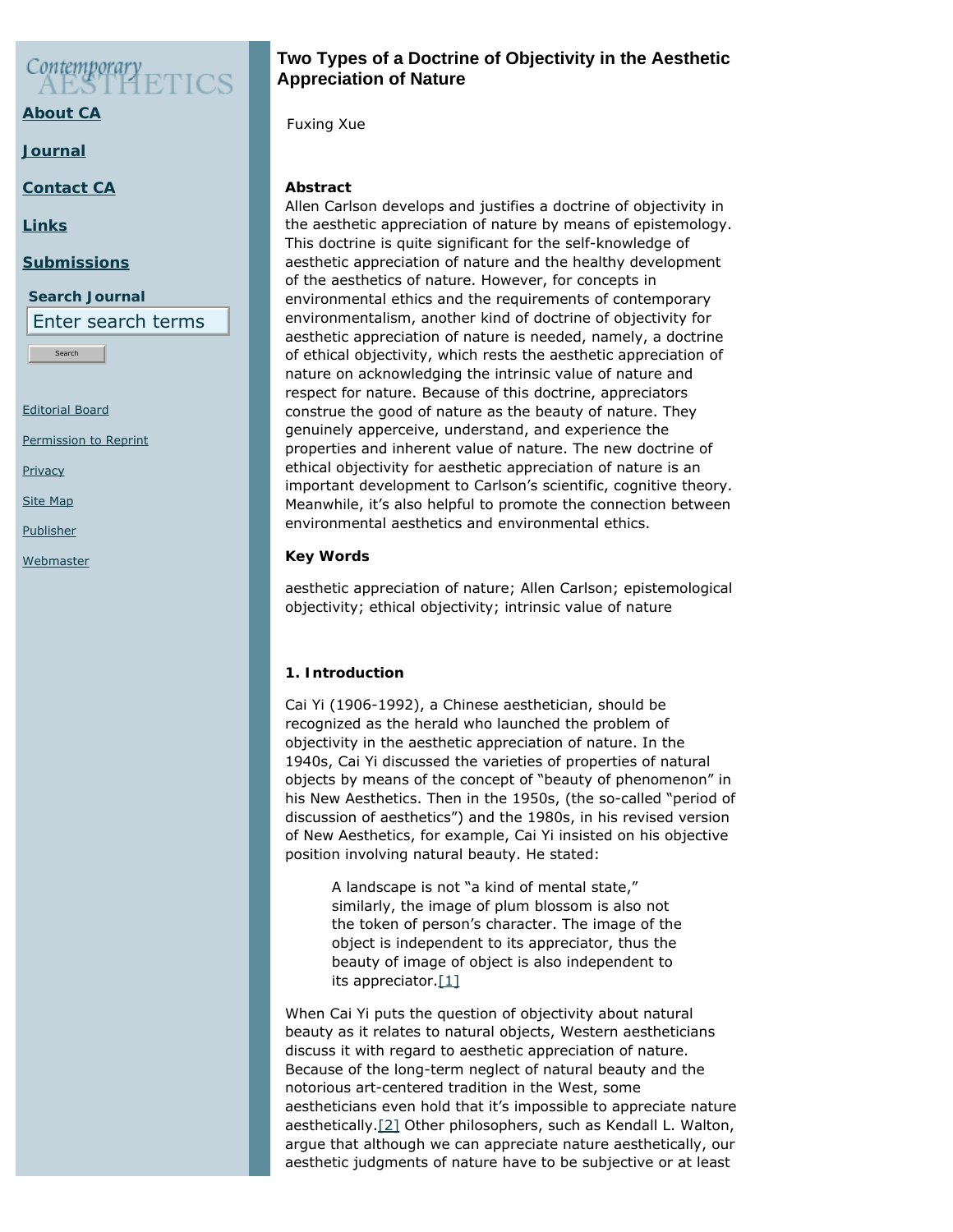<span id="page-2-0"></span>relative[.\[3\]](#page-13-2) Canadian aesthetician Allen Carlson opposes such agnosticism and subjectivism concerning the aesthetic appreciation of nature definitely. He claims:

The fact that nature is natural-not our creationdoes not mean, however, that we must be without knowledge of it. Natural objects are such that we can discover things about them which are independent of any involvement by us in their creation. Thus although we have not created nature, we yet know a great deal about it[.\[4\]](#page-13-3)

<span id="page-2-1"></span>Carlson holds that objectivity should be the first doctrine for the aesthetic appreciation of nature. It should be a necessary condition for an appropriate aesthetic appreciation of nature. Consequently, Carlson calls for an "object-oriented" appreciation of nature that is based on our correct and in-depth understanding of the properties of nature:

It is that to follow the lead of the object and be guided by it is to be "objectively" guided. This sense of objective is the most basic: It concerns the object and its properties and is opposed to subjective in the sense of concerning the subject and its properties. Appreciating objectively in this sense is appreciating the object as and for what it is and as and for having the properties it has. It is in opposition to appreciating subjectively in which the subject - the appreciator - and its properties are in some way imposed on the object, or, more generally, something other than the object is imposed on it.[\[5\]](#page-13-4)

<span id="page-2-2"></span>Then, in the sense of concrete reality, how can we realize the doctrine of objectivity in our aesthetic appreciation of nature? First of all, after the acceptance of Walton's notion of "categories of art," Carlson claims that we should apply some relevant categories concerning what we will appreciate, and also appreciate the given object with the guidance of correct categories. Second, in order to implement the doctrine of objectivity in the aesthetic appreciation of nature, there can be a right way to ask for help from scientific knowledge, such as geology, biology and ecology actively. He affirms:

If aesthetic appreciation of natural things should be aesthetic appreciation of such things as that which they actually are and if scientific knowledge is that which tells us what natural things actually are, then aesthetic appreciation of natural things should be aesthetic appreciation as informed by the conceptualizations, categorizations, and descriptions that sciences such as geology, biology, and ecology give of the natural world[.\[6\]](#page-13-5)

<span id="page-2-3"></span>For this reason, Carlson's aesthetics of nature is labeled as "Scientific Cognitivism"; its core idea is to emphasize the radical rule of scientific knowledge in the aesthetic appreciation of nature.

#### **2. The importance of doctrine of objectivity**

Given the facts of aesthetic appreciation of nature in the West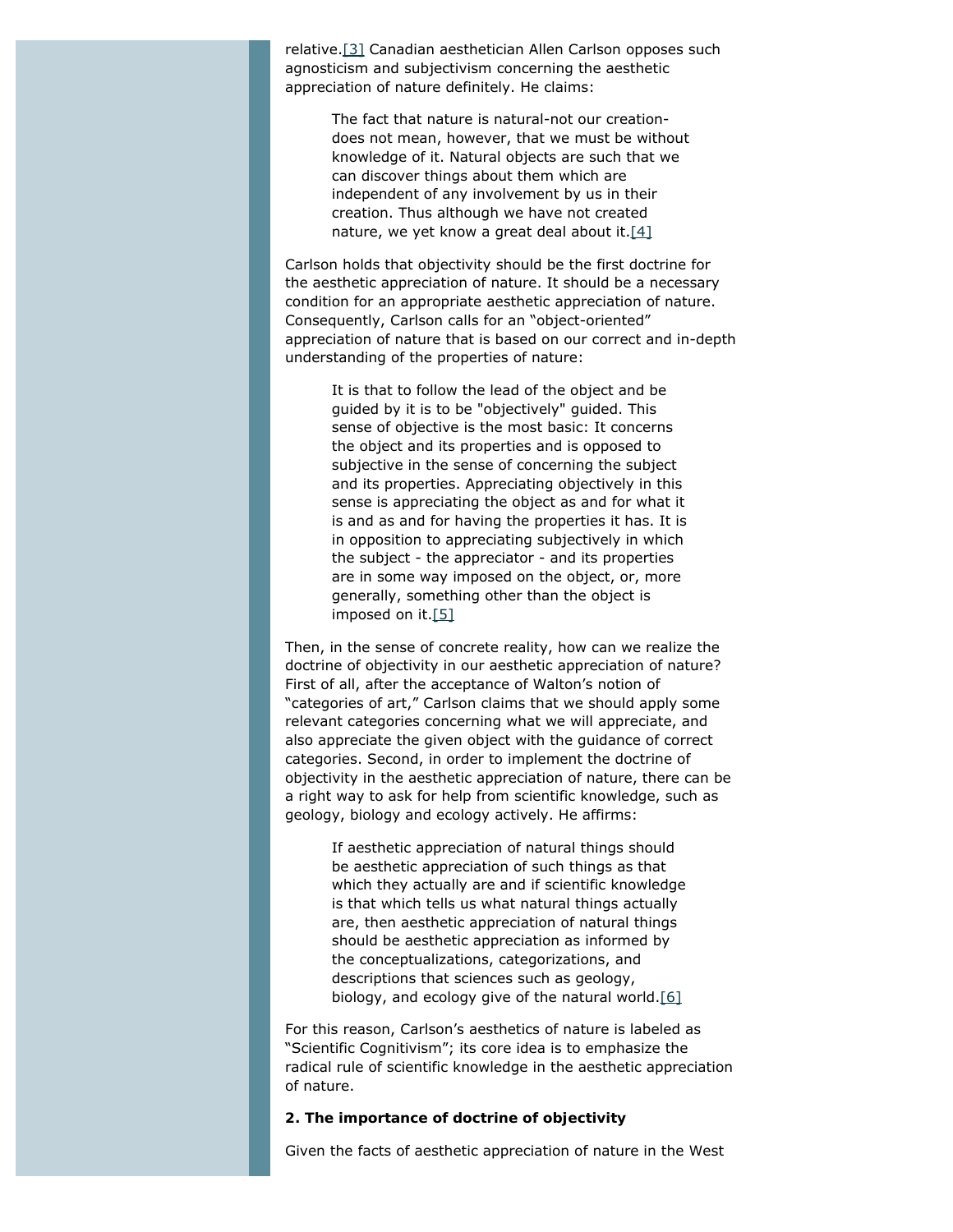and the East, we have to acknowledge that we even fail to actualize objectivity, such a common sense, which is why aestheticians need to reaffirm it today. As Carlson notes, due to the impact of well-developed artistic taste, most appreciators are inclined to perceive, understand, and estimate natural objects in their perspective of art or to treat nature as art in their aesthetic appreciation of nature. Thereby, such activity, called the aesthetic appreciation of nature, meets the artistic taste of appreciators.

<span id="page-3-0"></span>If the mistake in the Western tradition of the aesthetic appreciation of nature is to treat nature as a work of art, then the subjectivity of the aesthetic appreciation of nature in China is incarnated in the well-developed traditions called "metaphor and arousal "(比兴, Bixing), "analogy in virtue" (比德, Bide) and "emotion expressed by landscape" (借景抒情, Jie-jing-shuqing).[\[7\]](#page-13-6) "Bixing" is a union of metaphor and arousal. According to Zhu Xi (1130-1200), a philosopher in the Song Dynasty, "Bi' means to make analogy between this item and that item"and "Xing indicates to talk about one thing in order to invite another thing.["\[8\]](#page-13-7)[,\[9\]](#page-13-8) In full, "metaphor and arousal "(比兴,Bixing) denotes a kind of artistic approach by which poets always like to make a metaphor to describe or express social situations or human emotions by referring to natural items or phenomena. For example, "Couple of Jujiu birds are singing in the land of river, beautiful girls are good partners for young boys."[\[10\]](#page-13-9)

<span id="page-3-4"></span><span id="page-3-3"></span><span id="page-3-2"></span><span id="page-3-1"></span>Concerning "analogy in virtue" (比德, Bide), we can find words such as "Gentlemen always let jade along with themselves, because gentlemen make an analogy between jade and their virtue." $[11]$  The notion of "analogy in virtue" mentions such a custom in China: People like to describe someone's certain moral virtues or personalities by natural objects or events. For instance, "We can find the enduring features of pines and cypresses only in cold days."[\[12\]](#page-13-11) Or, "You are good tree of the Gods of the Heaven and the Land. You live in the southern land in settled for the order from the Gods…although you are young, but you can be my teacher and old brother. Your behavior is as good as Boyi, so I like to take you as a token of moral model.["\[13\]](#page-13-12) "Analogy in virtue" has become a special view in the aesthetic appreciation of nature for Chinese people since the late days of the Spring and Autumn Period (771 to 476 BCE). In fact, it is a kind of aesthetic taste involving aesthetic appreciation of nature that is quite moralized.

<span id="page-3-5"></span>Meanwhile, "metaphor and arousal "(比兴, Bixing), as people in the Han Dynasty labeled it, has been translated into a kind of artistic approach for poem-making that was quite common in ancient China, namely, "emotion expressed by landscape" (借景 抒情, Jie-jing-shu-qing):

Elements for Ci-making are emotion and landscape. What we do in Ci-making is no more than describe scenes in front of our eyes or express the emotion in our hearts. As soon as we can express our feelings in our heart or describe the scenes clearly, we make a piece of good Ci[.\[14\]](#page-13-13)

<span id="page-3-6"></span>Accordingly, a poem that can combine emotion-expression and landscape description together very well in one piece was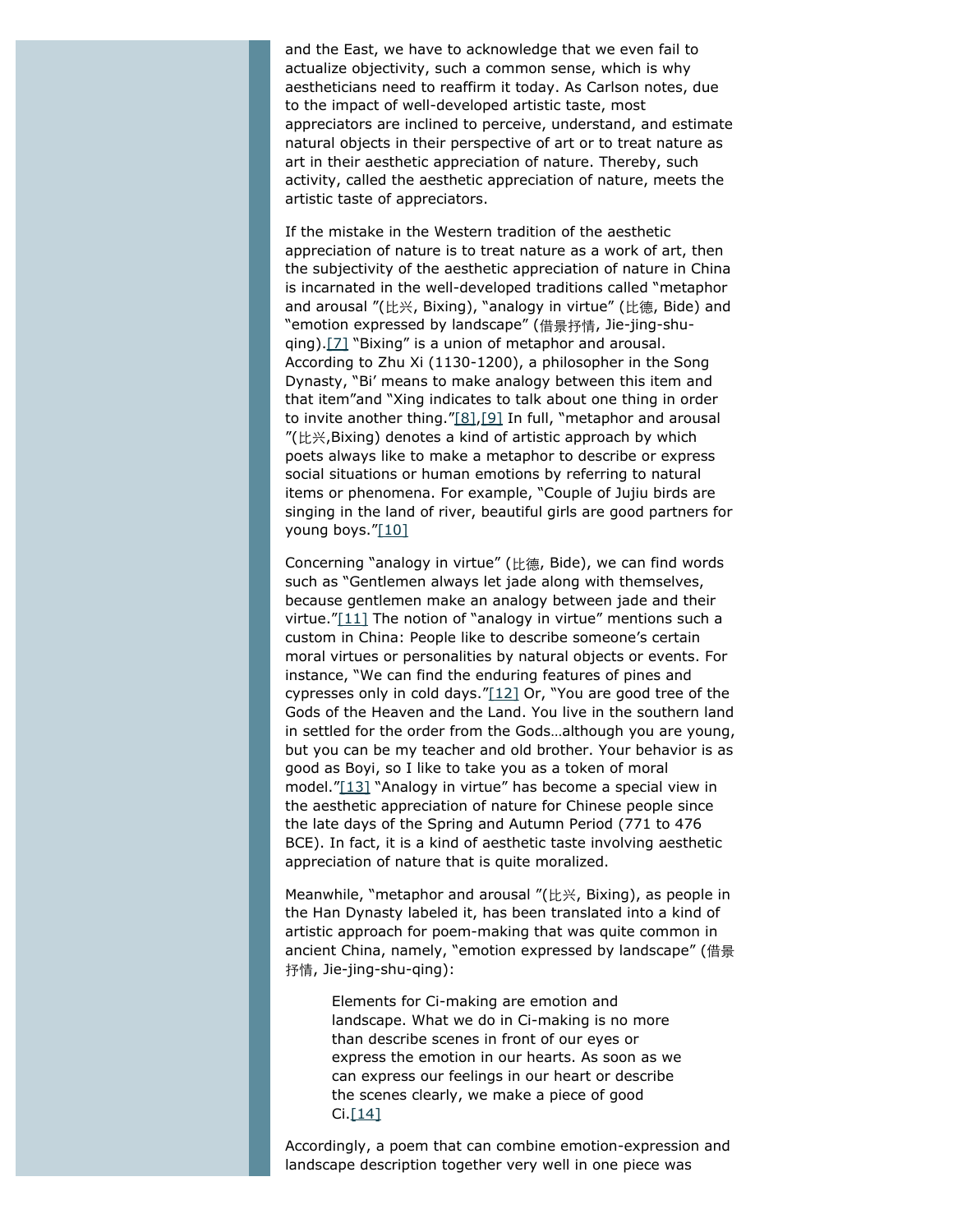always ranked as masterpiece:

You stand in the countryside with cloud and water, you forget your brothers and sisters and yourself. You keep yourself from cold weather only by your feather. You do not find white seagulls in the sea, but only observes fish that are busy in water. You should jeer at me for my dreariness, how long my journey is! I only can find setting-sun as my partner. You swim at the bottom of flowers that I can not find you, so I only can be in front of pool in the autumn lonely. $[15]$ 

<span id="page-4-0"></span>All of "metaphor and arousal "(比兴, Bixing), "emotion expressed by landscape" (借景抒情, Jie-jing-shu-qing), and "analogy in virtue"(比德, Bide), which contemplate nature in the view of personal morality, share the same essence as the taste of the aesthetic appreciation of nature. All of them are humanized or subjectification of natural objects or phenomena. In essence, the three deviate from the objective position of the aesthetic appreciation of nature that treats nature in its own right. The ramifications of such deviation are clear. The aesthetic appreciation of nature steps out of the center of aesthetic appreciation. It becomes a kind of tool, a convenient tool of people's self-expression. With these approaches, people express themselves in the name of aesthetic appreciation of nature. As a result, the aesthetic appreciation of nature is transformed into human feelings or moral affairs; aesthetic appreciation of nature exists in name only. Thus we find a profound contradiction in the history of the aesthetic appreciation of nature in ancient China. On the one hand, we witness a tradition of the aesthetic appreciation of nature that comes forth quite early, lasts long, and is well-developed. On the other hand, we are shocked by the very opposite facts in such a tradition where the properties of nature are neglected and are replaced and overtopped by human emotion and moral taste. In brief, the above three traditions are typical models of inappropriate aesthetic appreciation of nature in China.

The doctrine of objectivity should be the first principle for aesthetic appreciation of nature. Without such a doctrine, it would be quite difficult for us to keep the feature of aesthetic appreciation of nature, to distinguish aesthetic appreciation of nature from other aesthetic activities, such as the aesthetic appreciation of art. It is also impossible to be mature and independent for both the aesthetic appreciation of nature and the aesthetics of nature.

<span id="page-4-1"></span>Philosophically speaking, it is quite difficult for us to protest a position that is the very opposite of the doctrine of objectivity, namely, that the aesthetic appreciation of nature can be irrelevant to the basic facts of given natural objects, and even can be the very opposite of the facts. For the aesthetic appreciation of nature, more subjective means better. Or in the aesthetic appreciation of nature, we can do what we like to do, anything is always right, and so on. If such a situation is unacceptable, then, we will have to admit that the doctrine of objectivity which is put out by Cai Yi and justified and developed by Carlson should be a universal principle for today's aesthetics of nature. It should be an important foundation for real self-consciousness and the healthy development of aesthetic appreciation of nature in contemporary life. $[16]$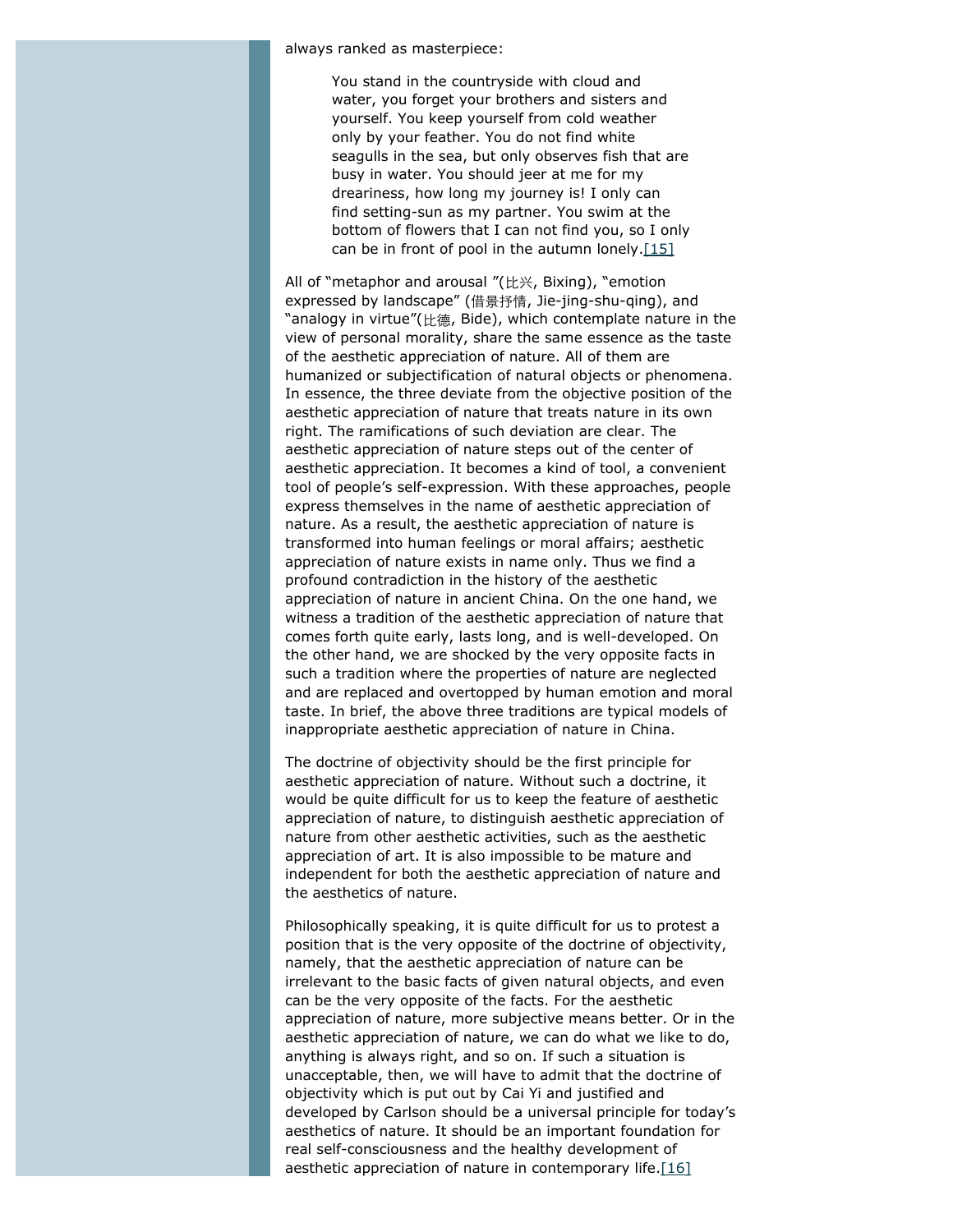#### **3. To accord with the properties of nature: objectivity in epistemology**

Then how can we correctly understand the concrete connotation of Carlson's doctrine of objectivity in the aesthetic appreciation of nature? As soon as the aesthetic appreciation of nature deals with internal facts of nature, it is necessary for appreciators to possess correct and in-depth knowledge about a given natural object in their aesthetic appreciation of nature. Carlson points out that most of us appreciate nature aesthetically by relying on everyday experiences or common sense from our everyday life. It is still understandable for those who lived before science was well developed; people appreciated nature aesthetically mainly by virtue of common sense. However, in modern society, scientific study has made great advancements. We know the natural world in a richer, deeper, and more correct way. By contrast, common sense concerning the natural world that people accumulated in traditional society seems subjective, unclear, and shallow today. As a result, if we still settle for the aesthetic appreciation of nature based on the public's common sense about the natural world in their everyday life, then our aesthetic experience will be quite different from what modern science describes for the natural world. I think that such a case should be inconceivable, even insufferable today.

Objectivity is the only principle that we ought to persist in for our aesthetic appreciation of nature. The right way to realize this principle, according to Carlson's view, is through detailed scientific knowledge of geology, biology, and ecology. Such special knowledge ensures the correctness and validity of our aesthetic appreciation of nature and leads us to catch the internal properties and values of natural objects properly and deeply. He characterizes it thus:

> Just as serious, appropriate aesthetic appreciation of art requires knowledge of art history and art criticism, such aesthetic appreciation of nature requires knowledge of natural history—the knowledge provided by the natural sciences and especially sciences such as geology, biology, and ecology. The idea is that scientific knowledge about nature can reveal the actual aesthetic qualities of natural objects and environments in the way in which knowledge about art history and art criticism can for works of  $art.[17]$  $art.[17]$

<span id="page-5-0"></span>According to Carlson's view, we can find and correct, in effect, the error that we often make in our aesthetic appreciation of nature. The first mistake that we often make may be called "aesthetic omissions," which means we are prone to neglect the properties and values that a natural object actually has. For instance, Cai Yi indicates that although everyone knows that "red flowers are not independent of green leaves," in fact, what we always pay attention to are the red flowers in our aesthetic appreciation. In most cases, the green leaves of the flowers are neglected by us just as if they are not there! By means of the doctrine of objectivity, aesthetic appreciation in which we can only find the red flowers but fail to pay attention to the green leaves is not comprehensive. When appreciating the plant itself, such appreciation is not objective and appropriate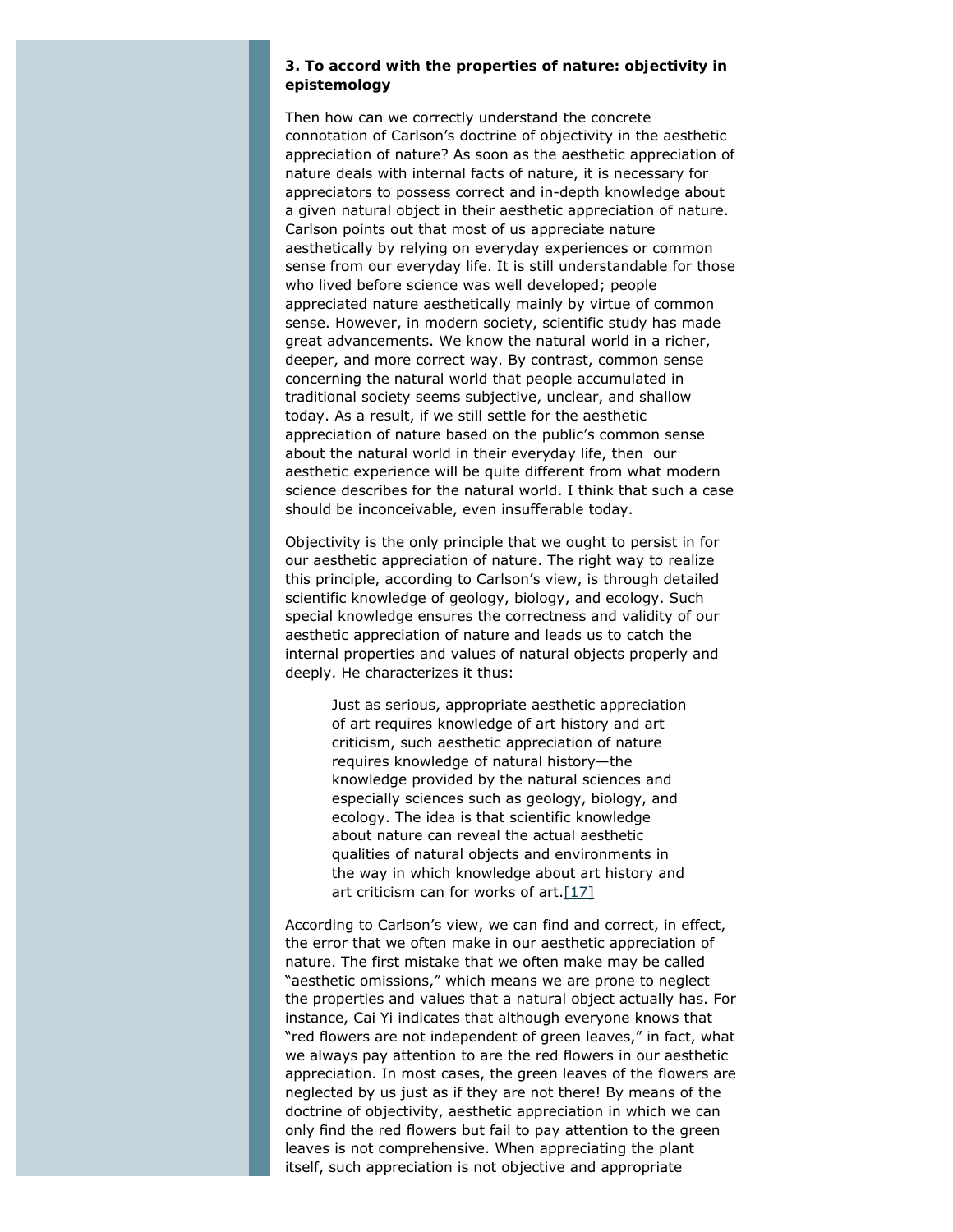because both the red flowers and the green leaves belong to the same integrated organism. The red flowers cannot exist for long without the green leaves. However, there is a kind of painting of birds and flowers in the tradition of the aesthetic appreciation of nature in ancient China, the painting of branches of flowers that prevailed between the Dynasties of Song and Yuan.

<span id="page-6-1"></span><span id="page-6-0"></span>Now let us check the second mistake that we easily make in our aesthetic appreciation of nature, what Carlson calls "aesthetic deceptions." It refers to such cases where, in our aesthetic appreciation of nature, we like to impose on a natural object something that it doesn't have on its own. Examples are Du Fu's "flowers weep in their sadness for the time, birds are shocked by the state of leaving" (感时花溅泪, 恨别鸟惊 心。) [\[18\]](#page-14-0) and Qin Guan's "emotional peony is tearful, weak rosebush is lying on morning branches."(有情芍药含春泪,无力 蔷薇卧晓枝。) [\[19\]](#page-14-1) In this case, the aesthetic experience appears to focus on perceiving and enjoying natural objects; however, the fact is that the custom of heavy personifying departs far from the facts of the natural objects themselves. As a result, the aesthetic experience that the appreciator gets from such appreciation is one that the given natural objects do not have at all but ones that belong to a human being's emotion or taste. By such an extreme personifying, natural properties are replaced by human taste; finally, we get a kind of specious aesthetic experience in such an appreciation of nature. Such inappropriate aesthetic experiences are quite common in ancient China. However, it seems too strong to label this model "aesthetic deception" because, in this case, people do not intentionally deceive others but regard the personating as a natural event. So, it may be better to term it as "extrinsic aesthetic attachment."

The third mistake in our aesthetic appreciation of nature that Carlson points out is to confuse what nature appears to be and what nature is. Carlson provides us a typical example of such a situation. People are always inclined to appreciate whales as fish. However, science tells us that, in fact, a whale is not a fish but a mammal. What happens in this case? When we appreciate whales as fish by means of our experiences of everyday life, such a mistake indicates that we regard the appearance of whale as its essence. In other words, we contradict the features of the whale itself significantly, which would be a big mistake in science. Then, will such a mistake cause a notable impact on our aesthetic experience or not? When we treat whales as fish, a whale appears to be not as light as most fish because of its huge body. But when we look at whales as mammals, we see that whales can be quite free in the water while most mammals live on land and cannot freely swim in water. Compared with other mammals, whales appear to be quite nimble and lightsome; as a result, our sense of beauty involving whales is enhanced[.\[20\]I](#page-14-2)n sum, from the perspective of Carlson's scientific, cognitive theory, only that which makes a distinction between what is true of nature and what nature appears to have in our aesthetic appreciation of nature can be an objective, resulting in a correct and appropriate aesthetic appreciation of nature.

<span id="page-6-2"></span>In light of the doctrine of objectivity, the aesthetic appreciation of nature is the appreciation of nature itself, concrete, an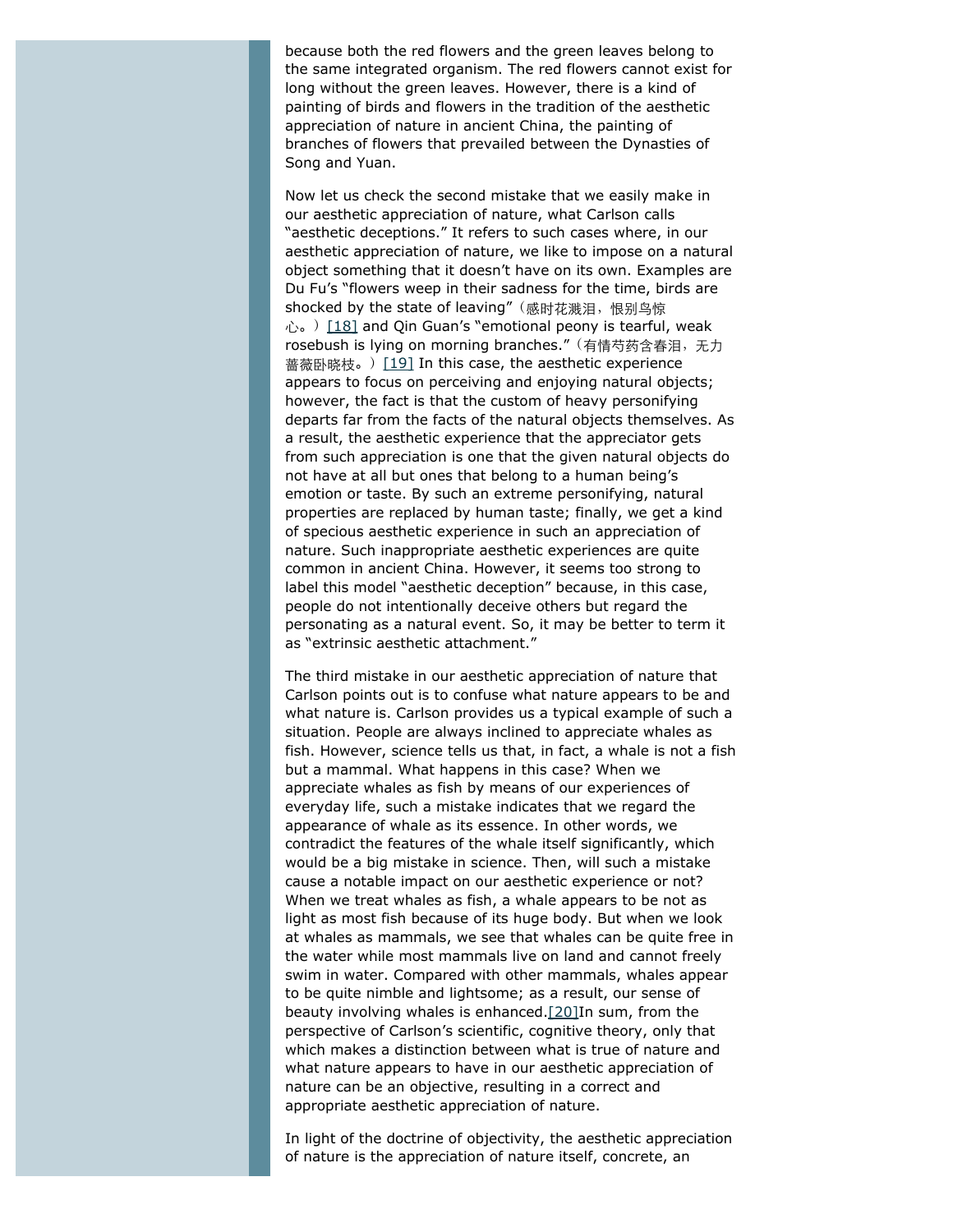appreciation of the properties, values, and functions of natural objects in their own right. Only aesthetic experiences within this range can be genuine experiences of nature. By contrast, those that aim at human self-expression under the label of aesthetic appreciation of nature, in other words, when people use natural objects as a medium to express themselves, should be ranked as inappropriate aesthetic appreciation of nature. Both the tradition of "emotion expressed by landscape" (借景抒 情, Jie-jing-shu-qing) in ancient China and the tradition of treating nature as art in the West are exemplifications of such inappropriateness. At least, as aesthetic experiences of nature, they are not pure and typical ones; at best, they have some qualities that are relevant to the aesthetic experience of nature, or a multiplex aesthetic experience of nature.

In sum, the independent and self-conscious aesthetic appreciation of nature, in Carlson's view, should be the one based upon the doctrine of objectivity. Conforming to such a doctrine, those aesthetic experiences of nature that are unintentional in contravention of the facts of natural objects, such as miscalling James, John, is certainly improper. However, when people analogize natural objects or events with human moral virtues or to express human emotions in the name of aesthetic appreciation of nature, they are intentionally violating the facts of natural objects. It is fair to call such cases "aesthetic deceptions": it is the inappropriate aesthetic appreciation of nature at its worst.

How can we ensure the independence of the aesthetic appreciation of nature and the purity of aesthetic experience of nature? To hold the position of objectivity in epistemology should be the primary condition. Then, how can we embody the essential difference between ancient aesthetic experiences of nature and ones in modern time? How can we transcend the simplicity of ancient aesthetic experiences of nature and realize the richness and profoundness of contemporary ones? Carlson's scientific, cognitive theory provides us with answers by introducing the fruits of contemporary scientific studies, namely, scientific knowledge. With help from scientific knowledge, our aesthetic experience can be more correct, more exquisite, more abundant, and more profound than the one in the past.

#### **4. To respect the good of nature: objectivity in axiology**

However, with the development of environmental aesthetics, especially, when we try to support contemporary environmentalism by environmental aesthetics, Carlson's theory shows its weakness. It is no more than a type of objectivity in epistemology. This theory can be applied to settle the question of how to appreciate nature appropriately, rather than the question of why we should appreciate nature. Namely, it fails to ascertain the connotation of the aesthetic value of nature and explain why the aesthetic value of environments today is declining. With the turning of contemporary environmental aesthetics from beauty to duty, environmental aesthetics is aiming at inosculation with environmental ethics. These questions are increasingly significant for aestheticians of environmental aesthetics.

It is certain that the doctrine of objectivity is right and the doctrine of objectivity in epistemology is necessary for an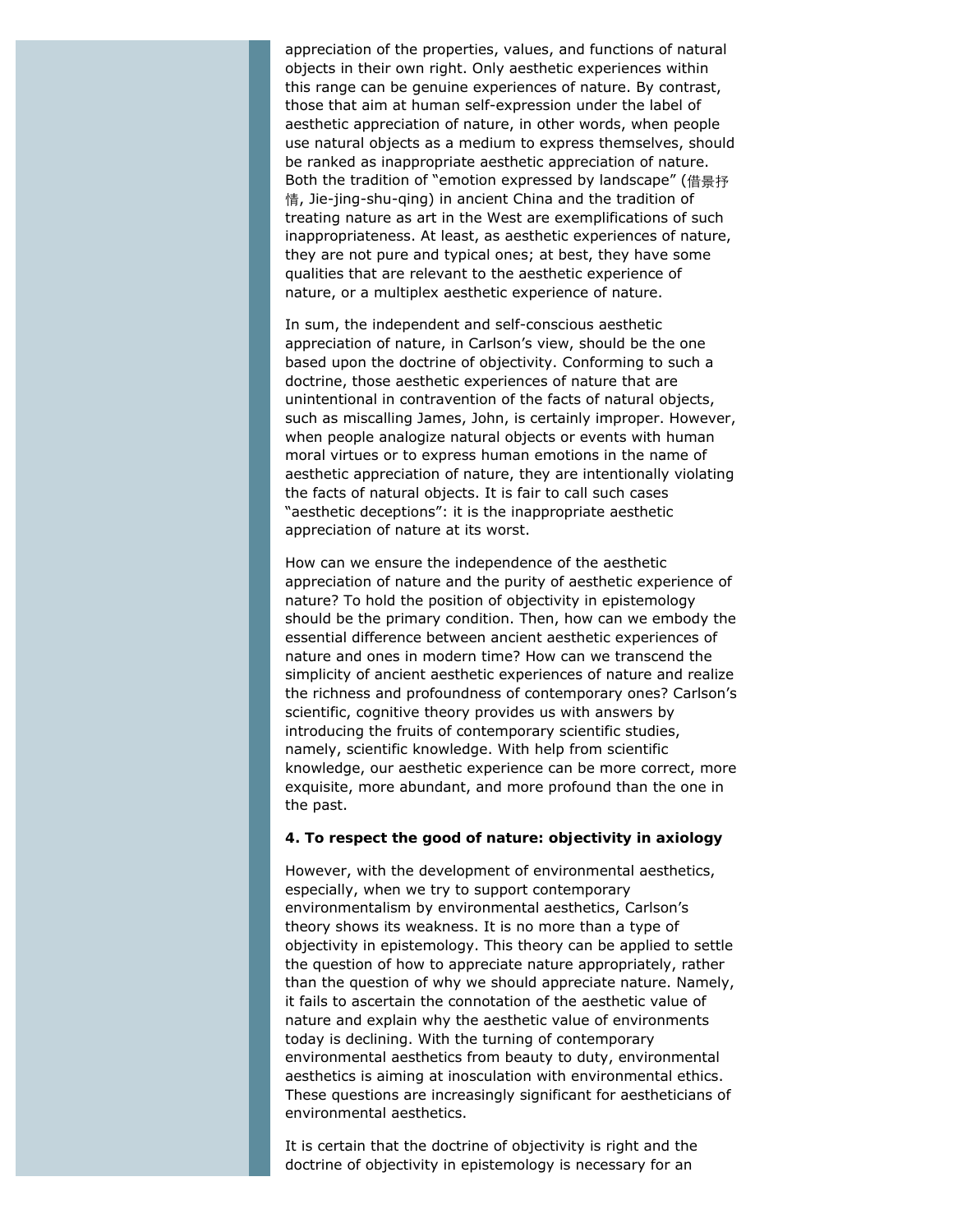appropriate aesthetic appreciation of nature. However, for today's environmental aesthetics, it does not seem enough to possess only the doctrine of objectivity in epistemology. To answer the above questions, what we should do is develop Carlson's theory in detail to introduce primary ideas from environmental ethics and build a type of doctrine of objectivity by means of environmental ethics based on Carlson's doctrine of objectivity in epistemology.

As an active proponent of Carlson's theory, Yuriko Saito supports this theory from the perspective of environmental ethics. She writes:

> The appropriate aesthetic appreciation of nature, I have argued, must embody a moral capacity for recognizing and respecting nature as having its own reality apart from our presence, with its own story to tell. Furthermore, it requires sensitive ears to discern what story it may be telling with its specific sensuous surface, no matter how unglamorous. I suggested that our attempts to somehow make sense of natural objects and phenomena to guide our sensuous experience of nature toward appropriately appreciating it are by modifying, enhancing, illuminating, or transforming its content. Such attempts can be found in (natural history) science and folk narratives, which are constructed to give an account of the specific characteristics of natural objects and phenomena[.\[21\]](#page-14-3)

<span id="page-8-0"></span>This is a quite special appreciation of Carlson's doctrine of objectivity. Regretfully, Saito only puts out a meaningful keyword, "a moral capacity for recognizing and respecting nature." Then, concerning the notion of respecting nature and why we should respect nature, she gives us no further clear theoretical account. Remarkably, with the illumination of other philosophers, Carlson begins to pay attention to such problems and to tries to talk about the requirements of environmentalism. However, a deep justification has not been given by him[.\[22\]](#page-14-4)

<span id="page-8-1"></span>Our misreading of natural objects or phenomena, both unintentionally, such as treating nature as art in the West, or intentionally, such as the tradition of "analogy in virtue" (比德, Bide) and "emotion expressed by landscape" (借景抒情, Jie-jingshu-qing) in ancient China as aesthetic appreciation of nature, is inappropriate. But the quality of inappropriateness is changed here. It is not inappropriateness in the sense of epistemology, namely, untruth or the false; instead, it is rather a kind of inappropriateness in the sense of axiology. It means that we do not show enough respect for nature in the context of human society. For example, if at a party we miscall someone in front of his or her partner, it indicates that we do not show respect for the partner in our communication. Then, when we treat nature as nature, or choose to express ourselves by natural objects or phenomena in the aesthetic appreciation of nature, do such events also embody the suspicion that we fail to show enough respect for nature? If we cannot show our primary respect for nature in our aesthetic appreciation of nature, how can we let others believe that we really love nature? There are too many times when we seem to admire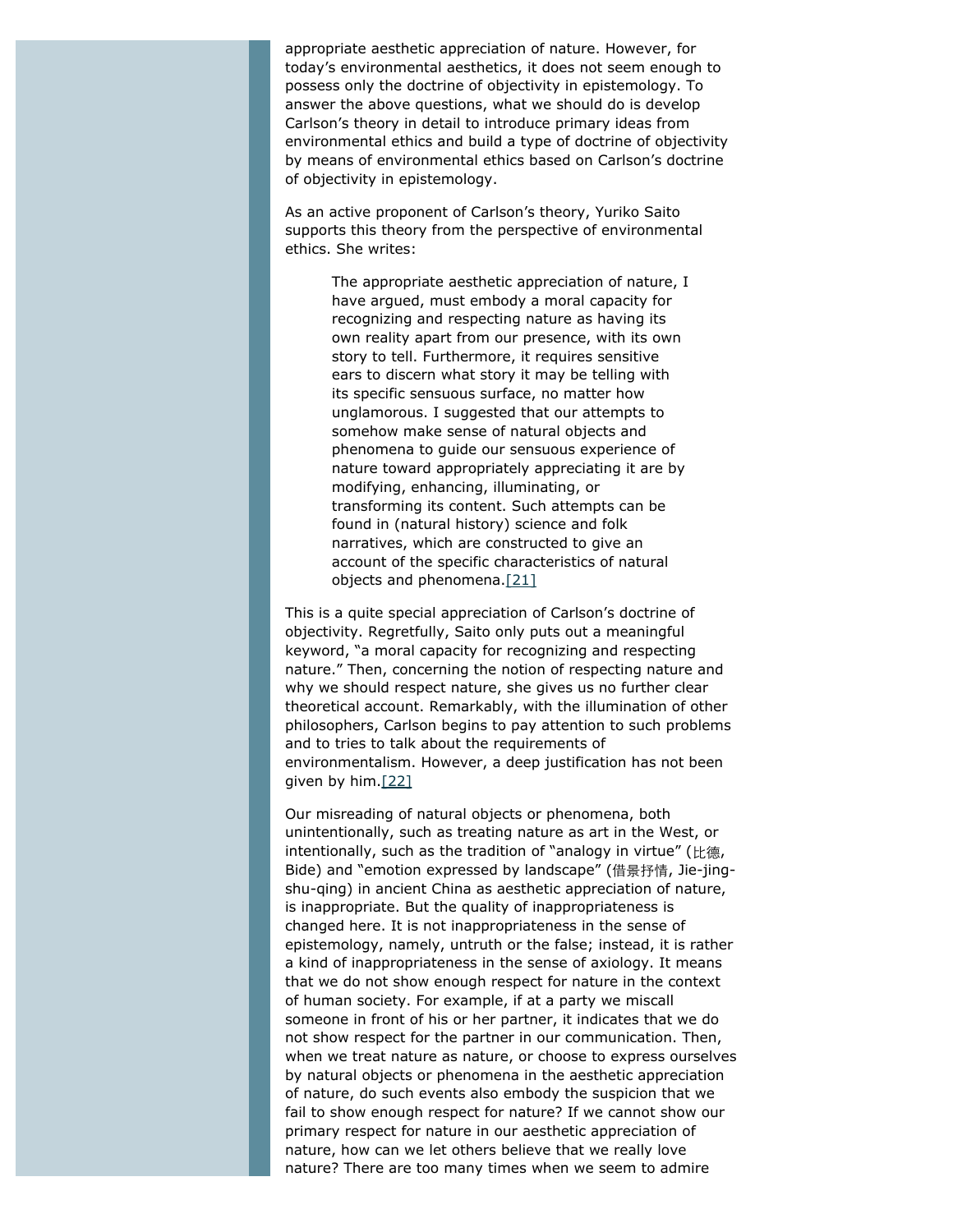and enjoy nature, but they are no more than human narcissism in the tradition of the aesthetic appreciation of nature in the West and China. The core secret is that we still cannot cultivate a type of ethical consciousness of true respect for nature in front of nature. We do not realize that to respect nature in the ethical sense is the very cultural foundation for our aesthetic appreciation of nature. We do not recognize that neglecting and distorting nature is a kind of lack of virtue in morality.

Then, how can we adequately respect nature? First of all, it is necessary to reflect on the idea of aesthetic value in the tradition. In the light of traditional aesthetics, anything possesses aesthetic value because it meets people's aesthetic requirement in certain aspects. Take a flower as an example. A flower is beautiful because its bright color and unique shape meet people's aesthetic need in vision, namely, visual pleasure. On the contrary, a flower, if it cannot make people experience visual pleasure, will be not beautiful. Since Kant, modern aesthetics has tried to make an essential distinction between aesthetic value and instrumental value, and to justify aesthetic experience by means of disinterestedness, strictly distinguishing the sense of beauty and the sense of pleasure. Formalism can be an exemplification of this as its extreme. However, such a pure idea of aesthetic value seems still to justify aesthetic value because of the satisfaction of aesthetic objects for human need.

For example, Kant argued that the sense of beauty comes from the formal appearance of an object in accordance with the collaboration of people's capacities of perception and imagination. That is the reason why people can commonly experience the sense of beauty from a flower. But, the fact is that it is still a kind of justification of the sense of beauty by means of utility. The only difference is that he changes the utilitarianism of practice into one of conception.

Then, how should we consider the aesthetic value of natural objects correctly on earth? We should start from axiology in philosophy. In Western philosophy, Aristotle distinguished two types of good as such:

> Good possesses double meaning, one is goodness of a thing's own, the other is good as the way to get a thing's good of its own[.\[23\]](#page-14-5)

<span id="page-9-0"></span>Kant developed Aristotle's two kinds of good into a couple of concepts, "end" and "means," and suggested that a human is an end:

> Man and generally any rational being exists as an end himself, not merely as means to be arbitrarily used by this and that will. $[24]$

<span id="page-9-1"></span>Based upon this, philosophers of contemporary environmental philosophy divide value into two species, instrumental value and intrinsic value. The former refers to the value of anything that is available for others. This is a kind of result of being used by users. Thus, it is unnecessary for the given object itself to exist as long as usefulness is satisfied. In contrast,

An object has intrinsic value, on the other hand, when it is valuable in itself and is not valued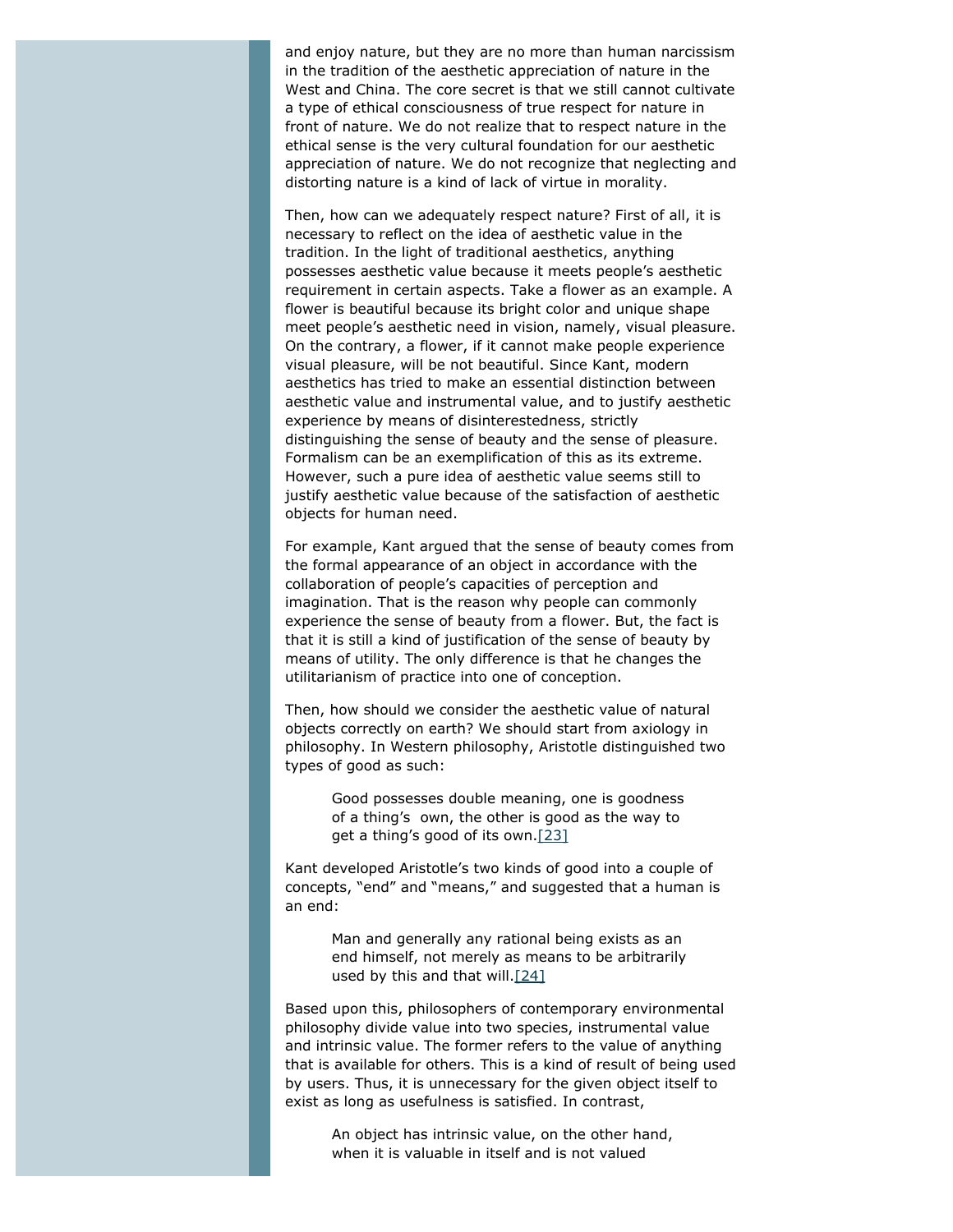simply for its uses. The value of such object is intrinsic to them. To say that an object is intrinsically valuable is to say that it has a good of its own and that what is good for it does not depend on outside factors. Thus its value would be a value found or recognized, rather than given[.\[25\]](#page-14-7)

<span id="page-10-0"></span>Intrinsic value is a core idea for contemporary environmental philosophy by which we realize that it is a long-lasting tradition for humans to possess a kind of utilitarian attitude or so-called anthropocentrism toward nature. Namely, we are inclined to consider almost all natural objects as a diversity of materials or means to meet the requirements of human life. In other words, from the perspective of humans, nature has instrumental value only; nature is significant only for its value to humans. Without such intrinsic value to humans, it is quite difficult to justify the validity of its existence for nature. The story is different today, however. Philosophers of environmental philosophy tell us that nature possesses two species of value. One is its instrumental value, which can be applied by humans; the other is its intrinsic value, which is independent of human's interest and evaluation and serves the being and well-being of nature itself. For nature, the latter is its primary value, while the former is external and accidental value. What's more, the former is always a kind of disadvantage for the survival and prosperity of nature. We can take the colorful skin of tigers and graceful tusks of elephants as examples. So, besides the instrumental value of nature for humans, people today should recognize the intrinsic value of nature. This means that we should admit the rights of being and well-being that are equally shared by natural things and humans. In other words, we need to realize that intrinsic value is more significant than instrumental value for nature itself. Only in this context can humans transform themselves from a selfish and pure predator in this world into a kind of moral agency that can be self–disciplined, have the consciousness of obligation to others, and possess a merciful heart and virtue. So, recognizing and maintaining the intrinsic value of nature is the very starting point for respecting, protecting, and enjoying nature:

Environmental ethics in a primary, naturalistic sense is reached only when humans ask questions not merely of prudential use but of appropriate respect and duty.[\[26\]](#page-14-8)

<span id="page-10-1"></span>From the above understanding of contemporary philosophy, I'd like to make a special supplement to Carlson's doctrine of objectivity in the aesthetic appreciation of nature. It is a new version of the doctrine of objectivity by means of environmental ethics. This doctrine recognizes the intrinsic value of nature, and respects the properties of nature. According to this doctrine, to perceive, understand, and experience the properties and intrinsic value of nature becomes the core of our aesthetic appreciation of nature.

In light of this new doctrine of objectivity, we not only need to admit that natural objects are not the products of our making but also to recognize that all of natural objects do not exist for humans. Instead, they exist for themselves first of all: they are the end of their own existence. In this sense, it is necessary to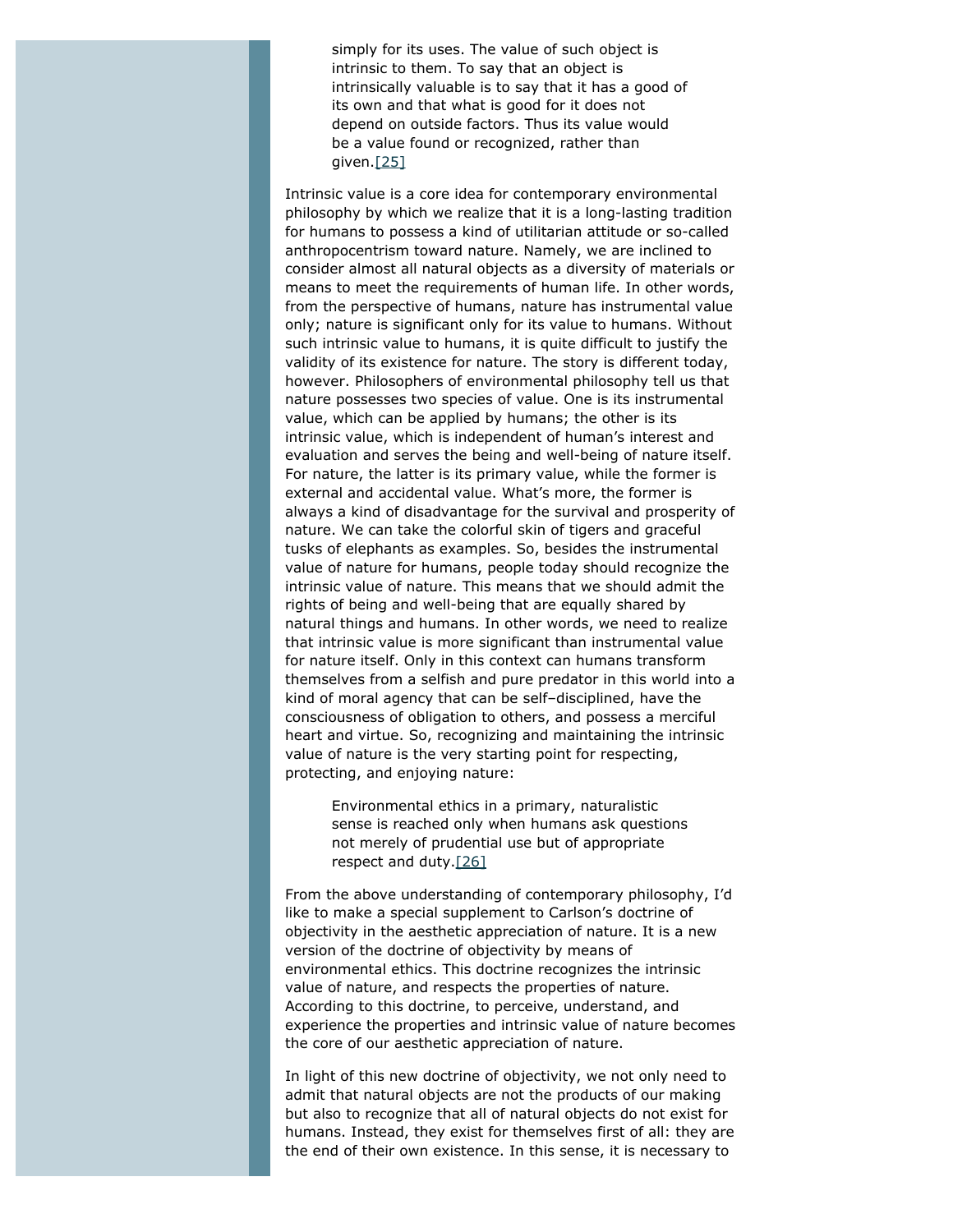modify Kant's moral imperative slightly: "never treat nature merely as a means for us!" This imperative does not only refer to the fate of natural objects and environments but also involves human's conscience, life quality, and the future of human culture.

From the concept of intrinsic value, the idea of aesthetic value that is in accordance with the benefit of nature on its own cannot build upon the foundation that nature meets human aesthetic requirement but rather is cultivated upon the condition that humans find and admit the good of nature on its own and regard the good of nature as the beauty of nature. According to this new concept of the beauty of nature, appreciators should perceive, understand, experience, and bless nature with their sincere and profound sympathy. They should be happy for the good of nature, sad for the evil of nature; they should transform the good of nature into the beauty of nature, regard the rejection of the good of nature as ugliness. In this sense, the beauty of nature is, in fact, a kind of life experience to share the same fate with nature. Aesthetic appreciation of nature, in the sense of the axiology of nature, is objective; it can step out of traditional aesthetics with its subjective bias of anthropocentrism to take meeting human's good as the beauty of nature and embody human's *caritas* to share the same fate with nature. Only in this context can humans appreciate the beauty of nature in truth rather than to entertain themselves by nature. Our aesthetic appreciation of nature reaches the sublimity of self-transcending.

The deepening and enhancing of our experience of nature needs our objective attitude toward nature. How can we have an objective attitude toward nature, and how can we respect nature genuinely? It means that rather than appreciating and evaluating nature by means of its benefit to humans or human's requirements, we estimate nature's value according to the properties and good of nature itself. If the close connection between beauty and good is still available here, then we find the beauty of nature. It is not because nature meets human's requirement in certain ways, or at least it is not the whole reason. Instead, it is mainly because we find that certain of its features satisfy the need of being and well-being of nature itself successfully. In other word, it is because we find the good for nature's own right.

Concerning environmental ethics, to respect nature is the precondition for the aesthetic appreciation of nature. Much of the inappropriateness in our aesthetic appreciation of nature in light of epistemology cannot be ascribed to ignorance in science only. Rather, it reflects the unconscious neglect of the appreciator concerning the independent values and rights of nature. In brief, we do not respect nature. On the contrary, if we really respect nature in our aesthetic appreciation of nature, if we sincerely pay attention to the fate of natural objects and love nature in earnest, then we will want to observe each perceptual detail with great passion and eagerly try to understand its internal features and functions. We will enjoy their beauty and feel happy when natural objects can successfully survive and develop; we will worry and feel sad when they are in misery; and we will be willing to do anything to improve their situation. In this case, on the one hand, many improper events such as "aesthetic omission" or "aesthetic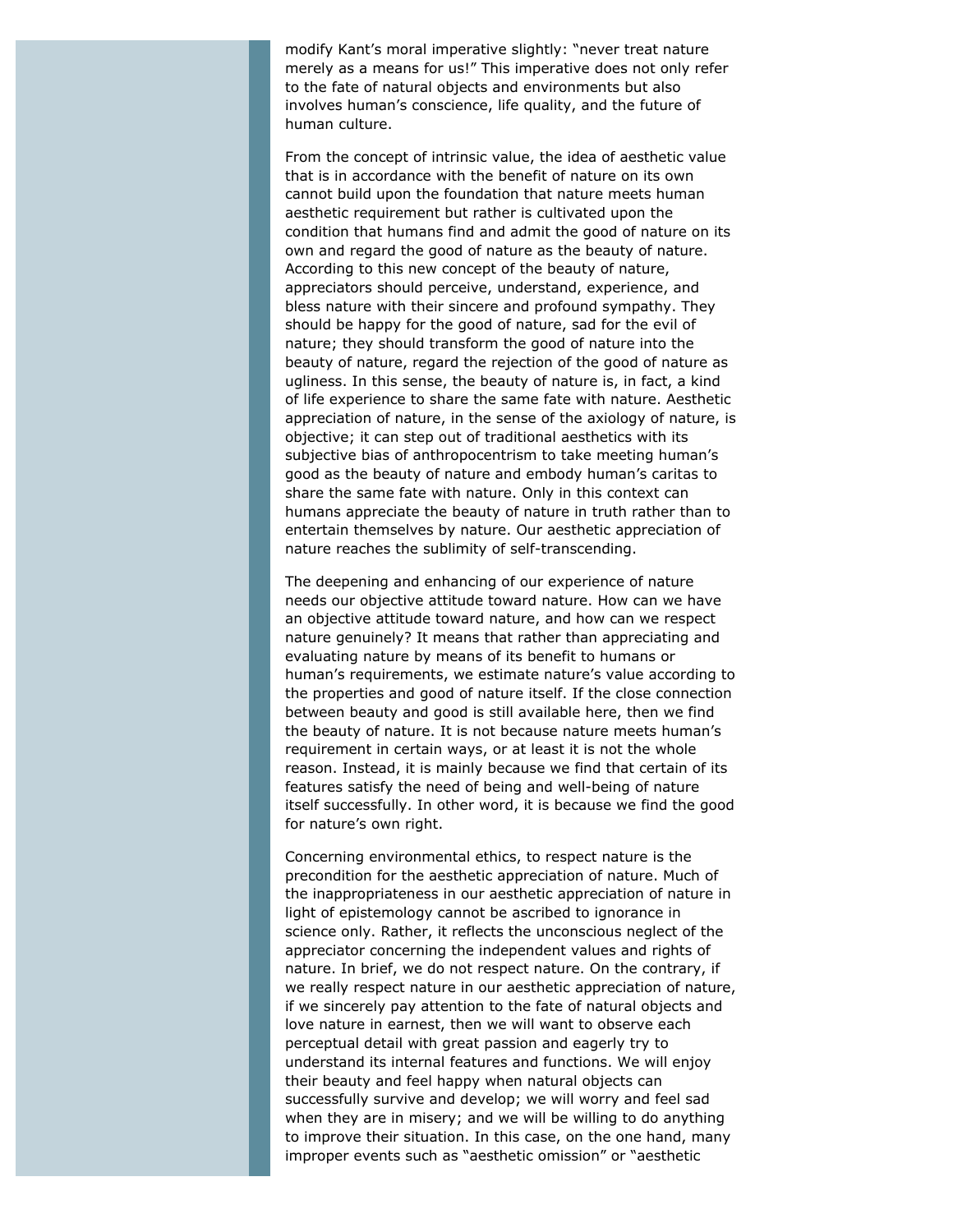deception" for the neglect of nature in our aesthetic appreciation of nature will be greatly reduced; on the other hand, in return, the consciousness of duty to respect and care for nature can inspire our desire to step into nature, understand nature, and get more correct scientific knowledge about nature. In other words, it will promote the doctrine of objectivity in epistemology, that is to say, to appreciate nature aesthetically with correct scientific knowledge.

#### **5. Conclusion**

It is not enough to possess the doctrine of objectivity in epistemology for comprehensive aesthetics or environmental aesthetics. We cannot only be satisfied with the avoidance of mistakes of scientific knowledge in our aesthetic appreciation of nature. Rather, we should go further to analyze various examples concerning the impropriety of scientific knowledge in our aesthetic appreciation of nature. Then we can find the moral incorrectness beyond the mistakes of scientific knowledge. So it is necessary to suggest a new objectivity, the objectivity of morality. This objectivity asks for a higher requirement for the aesthetic appreciation of nature: to admit the intrinsic value of nature, to respect the rights of being and well-being of nature based upon which we perceive, understand, and experience nature appropriately.

The doctrine of objectivity of morality is a significant development of and supplement to Carlson's scientific cognitivist theory. This new doctrine of objectivity surpasses the view of epistemology and assimilates the core idea of environmental ethics, answering not only the question of how to appreciate nature but also the question of what to appreciate in nature and why we should appreciate it.

The doctrine of objectivity in axiology also is helpful for environmental aesthetics as a whole. It introduces ethics into aesthetics and aims at the cooperation between the two. The building of modern aesthetics starts from the distinction of beauty and good. Several hundreds years later, we may choose another way to return to the area of good, to introduce good into beauty, and to explain the beauty by good. In concrete terms, for environmental aesthetics that means defining beauty by the good of nature or the intrinsic value of nature. This is the right way to deepen the philosophical implications of environmental aesthetics, to let environmental aesthetics meet the requirements of environmentalism, and contribute to the harmony between human and nature alongside the sustainable development of human civilization.

The accordance between beauty and good is a very old ideal. Today, to transform aesthetic taste into duty and to cultivate virtue by aesthetic taste may open a new land for us.

### Fuxing Xue [fuxing\\_x@vip.163.com](mailto:fuxing_x@vip.163.com)

Fuxing Xue is currently Professor of Aesthetics at Nankai University. His research interests include Chinese aesthetics, environmental aesthetics, and environmental philosophy.

Published on March 13, 2018.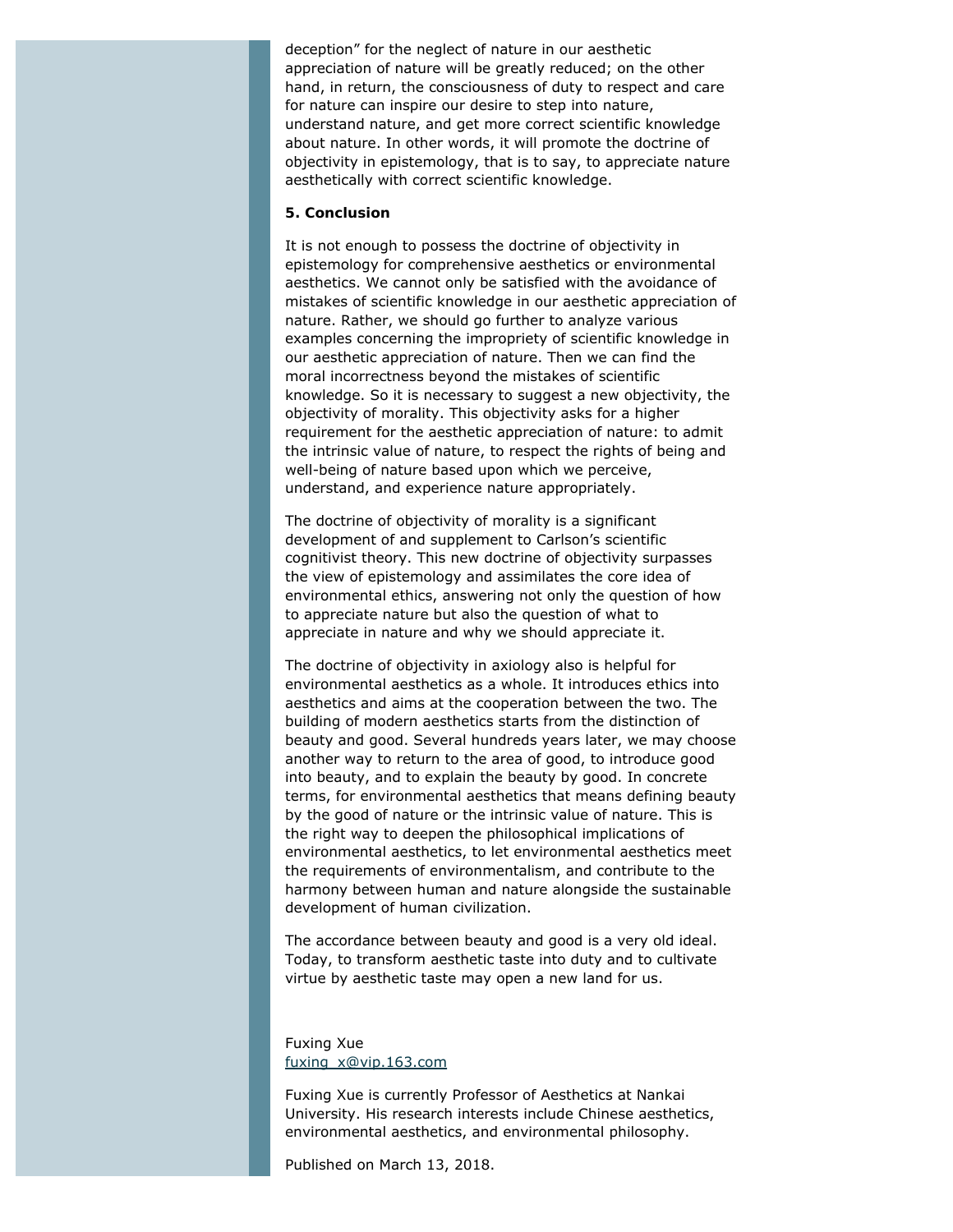#### **Endnotes**

<span id="page-13-0"></span>[\[1\]](#page-1-0) Cai Yi, "A Comment to 'On Exploiter's Aesthetics'," *Selections on Contemporary Chinese Aesthetics*, Volume 1, Literature Group, Sichuan Social Sciences Academy, ed. (Chongqing: Chongqing Press,1984), p. 244.

<span id="page-13-1"></span>[\[2\]](#page-1-1) Robert Elliot, "Faking Nature," *Inquiry*, 25 (1982), 90.

<span id="page-13-2"></span>[\[3\]](#page-2-0) Kendall L. Walton, "Categories of Art,"*Philosophical Review,* 79(1970), 334-67.

<span id="page-13-3"></span>[\[4\]](#page-2-1) Allen Carlson, "Appreciation and the Natural Environment," *Journal of Aesthetics and Art Criticism,* 37, 3 (1979), 267-276.

<span id="page-13-4"></span>[\[5\]](#page-2-2) Allen Carlson, "Appreciating Art and Appreciating Nature," *Aesthetics and the Environment* (Routledge, 2000), 106.

<span id="page-13-5"></span>[\[6\]](#page-2-3) Allen Carlson, "Scientific Representations of Natural Landscapes and Appropriate Aesthetic Appreciation," *Rivista di Estetica* (*Review of Aesthetics*) 29 (2005), 41-51.

<span id="page-13-6"></span>[\[7\]](#page-3-0) See Fuxing Xue, "Aesthetic Significance of the Pre-Qin View of Cohesive Moral," *Journal of Shanxi Normal University*, 4 (2009), 10-17; Fuxing Xue, "The 'property' Question of Nature Aesthetics and Chinese Tradition of Lyric Expression Through Scenery," *Journal of Social Sciences*, 9 (2009), 105-113.

<span id="page-13-7"></span>[\[8\]](#page-3-1) Zhu Xi, *Interpretation to the Book of Odes* (Shanghai: Shanghai Ancient Book Press, 1987), p. 3.

<span id="page-13-8"></span>[\[9\]](#page-3-1) *Ibid.*, p. 1.

<span id="page-13-9"></span>[\[10\]](#page-3-2) *Guanju*, *The Book of Odes*, see Zhu Xi, *Interpretation to the Book of Odes* (Shanghai: Shanghai Ancient Book Press, 1987), p. 1.

<span id="page-13-10"></span>[\[11\]](#page-3-3) In *Records On Etiquette* (*Liji*). Yuzao, *On Etiquette*, see Chen Hao, *Interpretation to Records On Etiquette* (Shanghai: China Press, 1994), p. 266.

<span id="page-13-11"></span>[\[12\]](#page-3-4) *Zihan, Analects*, see Zhuxi, *Interpretation to The Four Books* (Changsha: Yuelu Press, 1985), p. 144.

<span id="page-13-12"></span>[\[13\]](#page-3-5) Qu Yuan, *Carol on Ju*, see Jiang Liangfu, *Translation to Quyuan's Fu* (Beijing: Beijing Press, 1987), pp. 175-79.

<span id="page-13-13"></span>[\[14\]](#page-3-6) Li Yu, *Ideas on Ci*, see Ye Lang, ed., *Selections on Chinese Ancient Aesthetics*, Vol. Qing Dynasty, Part Ⅰ (Beijing: Higher Education Press, 2003), p. 246.

<span id="page-13-14"></span>[\[15\]](#page-4-0) Zhang Yan, "Langtaosha, Epigraph to Chen Ruchao's Picture of Aigrets," see Long Yusheng, ed., *Selections and Interpretations of Ci by Famous Poets in Tang and Song Dynasty* (Shanghai: Shanghai Ancient Book Press, 1980), p. 314.

<span id="page-13-15"></span>[\[16\]](#page-4-1) Fuxing Xue, "Allen Carlson's Scientific Cognition Theory," *Literature & Art Studies*, 7 (2009), 22-34.

<span id="page-13-16"></span>[\[17\]](#page-5-0) Allen Carlson, "Environmental Aesthetics," in *Stanford*